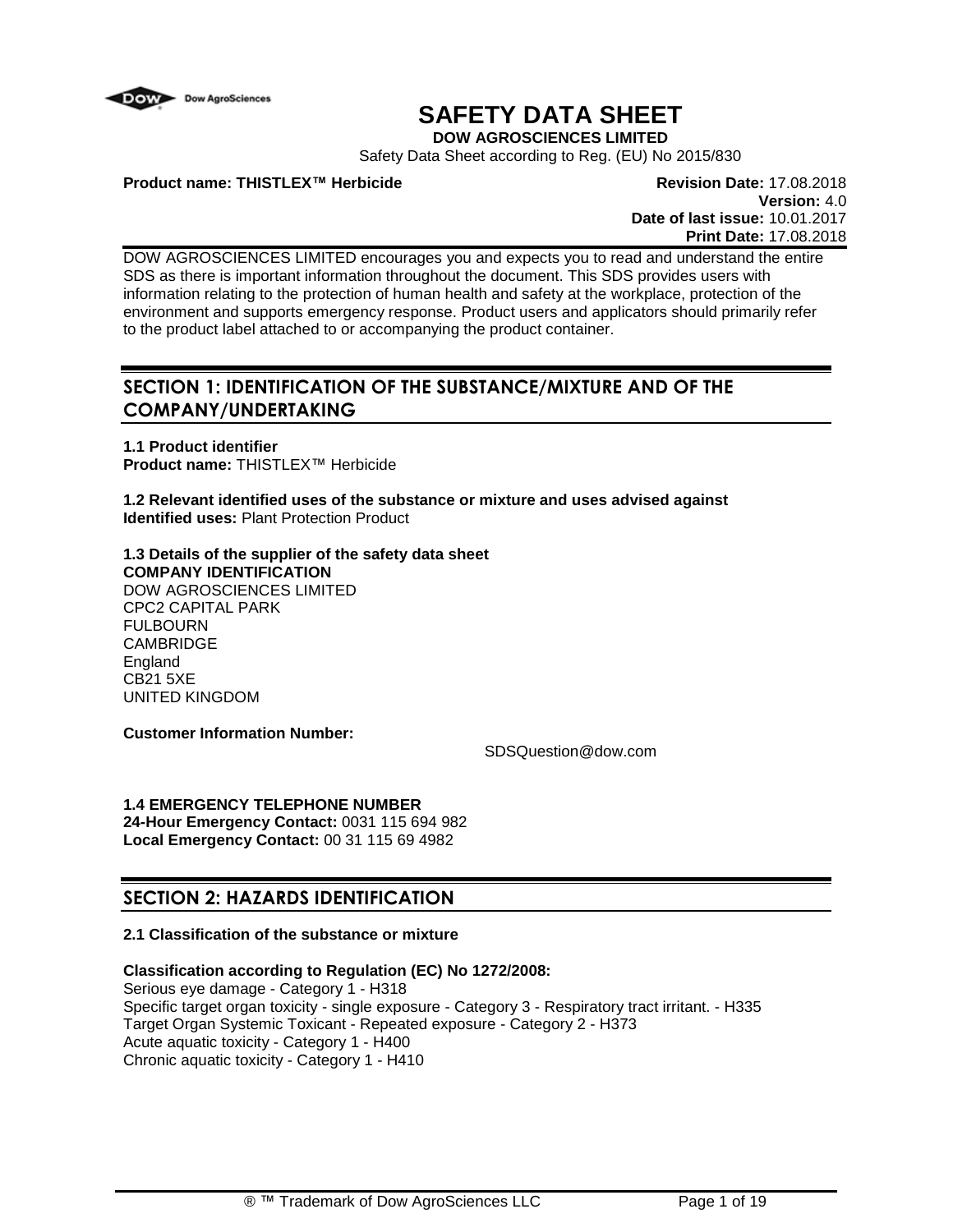For the full text of the H-Statements mentioned in this Section, see Section 16.

#### **2.2 Label elements**

**Labelling according to Regulation (EC) No 1272/2008:**

**Hazard pictograms**



#### **Signal word: DANGER**

#### **Hazard statements**

| H318 | Causes serious eye damage.        |
|------|-----------------------------------|
| H335 | May cause respiratory irritation. |
|      |                                   |

- H373 May cause damage to organs (Kidney) through prolonged or repeated exposure.<br>H410 Very toxic to aquatic life with long lasting effects.
- Very toxic to aquatic life with long lasting effects.

#### **Precautionary statements**

| P260                                | Do not breathe mist/vapours/spray.                                                                                                                                                           |
|-------------------------------------|----------------------------------------------------------------------------------------------------------------------------------------------------------------------------------------------|
| P280                                | Wear eye protection/ face protection.                                                                                                                                                        |
| P304 + P340                         | IF INHALED: Remove victim to fresh air and keep at rest in a position comfortable for<br>breathing.                                                                                          |
| $P305 + P351$                       | IF IN EYES: Rinse cautiously with water for several minutes. Remove contact lenses,                                                                                                          |
| $+$ P338 $+$                        | if present and easy to do. Continue rinsing. Immediately call a POISON                                                                                                                       |
| P310                                | CENTER/doctor.                                                                                                                                                                               |
| P311                                | Call a POISON CENTER / doctor.                                                                                                                                                               |
| P <sub>501</sub>                    | Dispose of contents/container to a licensed hazardous-waste disposal contractor or<br>collection site except for empty clean containers which can be disposed of as non-<br>hazardous waste. |
| Ourselves suislabel and surveilland |                                                                                                                                                                                              |

#### **Supplemental information**

- EUH401 To avoid risks to human health and the environment, comply with the instructions for use.
- **Contains** Clopyralid Triethylamine Salt; Triclopyr Triethylamine Salt; triethylamine

#### **2.3 Other hazards**

No data available

## **SECTION 3: COMPOSITION/INFORMATION ON INGREDIENTS**

### **3.2 Mixtures**

This product is a mixture.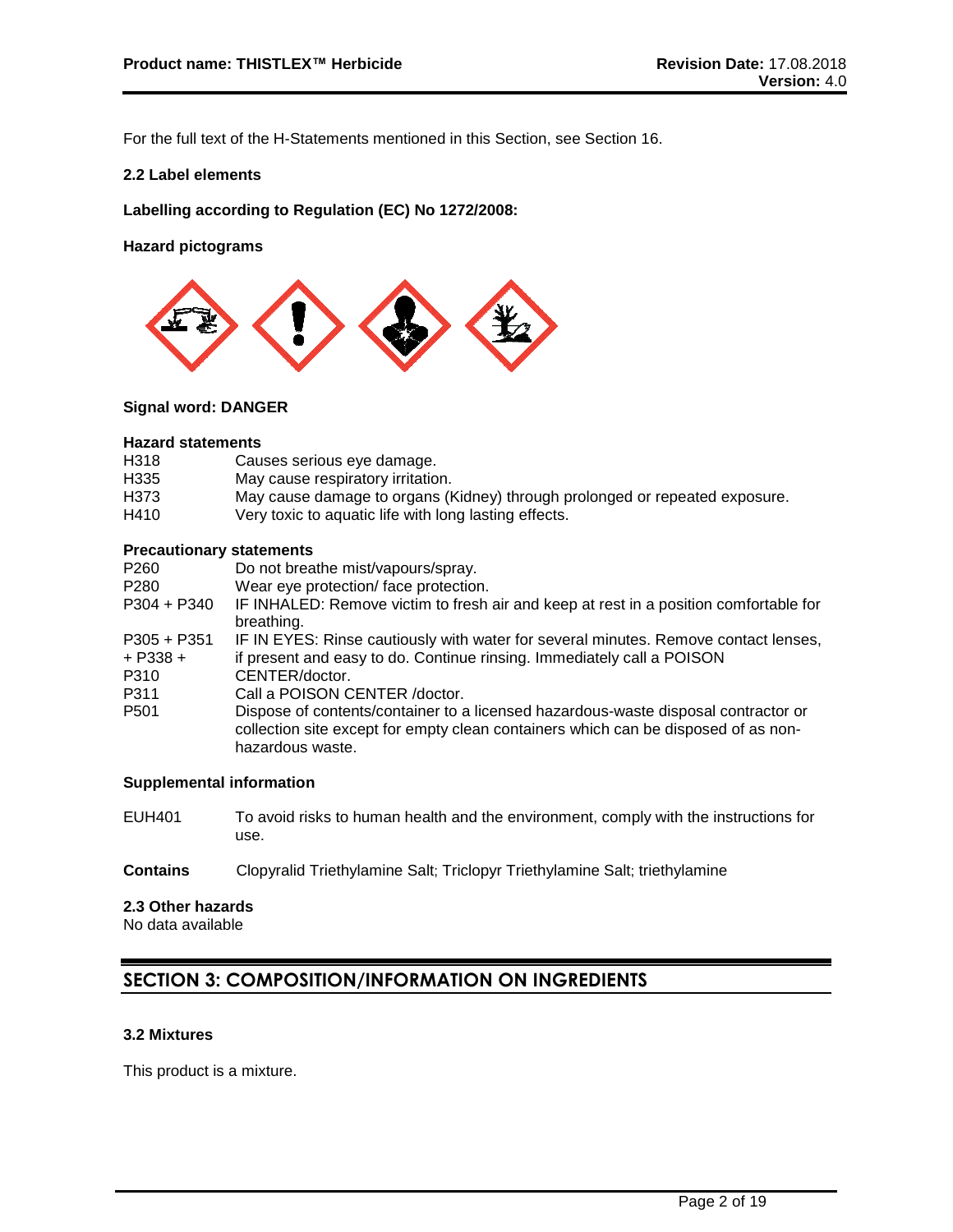| <b>CASRN/</b><br>$EC-No. /$<br>Index-No.                                     | <b>REACH</b><br><b>Registration</b><br><b>Number</b> | <b>Concentration</b> | Component                              | <b>Classification:</b><br><b>REGULATION (EC) No</b><br>1272/2008                                                                                 |
|------------------------------------------------------------------------------|------------------------------------------------------|----------------------|----------------------------------------|--------------------------------------------------------------------------------------------------------------------------------------------------|
|                                                                              |                                                      |                      |                                        |                                                                                                                                                  |
| <b>CASRN</b><br>119308-91-7<br>EC-No.<br>Index-No.                           |                                                      | 26.6%                | Clopyralid<br>Triethylamine Salt       | Eye Dam. - 1 - H318<br>Aquatic Chronic - 1 - H410                                                                                                |
| <b>CASRN</b><br>57213-69-1<br>EC-No.<br>260-625-1<br>Index-No.               |                                                      | 24.3%                | Triclopyr<br><b>Triethylamine Salt</b> | Flam. Liq. - 3 - H226<br>Eye Irrit. - 2 - H319<br>STOT RE - 2 - H373<br>Aquatic Acute - 1 - H400<br>Aquatic Chronic - 1 - H410                   |
| <b>CASRN</b><br>121-44-8<br>EC-No.<br>204-469-4<br>Index-No.<br>612-004-00-5 | 01-2119475467-26                                     | < 5.0 %              | triethylamine                          | Flam. Liq. - 2 - H225<br>Acute Tox. - 4 - H302<br>Acute Tox. - 3 - H331<br>Acute Tox. - 3 - H311<br>Skin Corr. - 1A - H314<br>STOT SE - 3 - H335 |
| <b>CASRN</b><br>64-17-5<br>EC-No.<br>200-578-6<br>Index-No.<br>603-002-00-5  | 01-2119457610-43                                     | < 5.0 %              | ethanol                                | Flam. Liq. - 2 - H225<br>Eye Irrit. - 2 - H319                                                                                                   |
| <b>CASRN</b><br>69029-39-6<br>EC-No.<br>Polymer<br>Index-No.                 |                                                      | < 1.0 %              | Alkylphenol<br>alkoxylate              | Aquatic Chronic - 2 - H411                                                                                                                       |

If present in this product, any not classified components disclosed above for which no country specific OEL value(s) is(are) indicated under Section 8, are being disclosed as voluntarily disclosed components.

For the full text of the H-Statements mentioned in this Section, see Section 16.

## **SECTION 4: FIRST AID MEASURES**

**4.1 Description of first aid measures General advice:**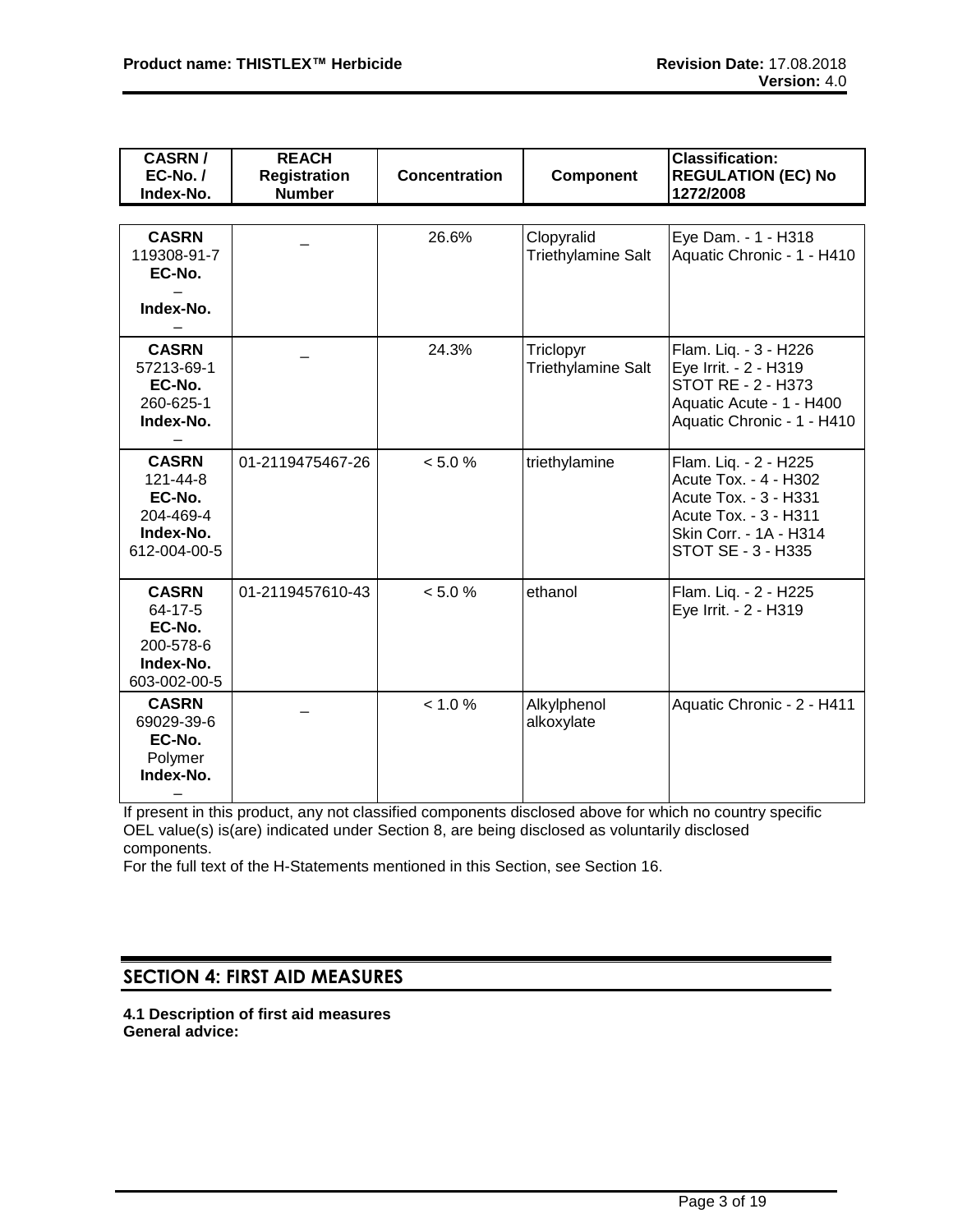First Aid responders should pay attention to self-protection and use the recommended protective clothing (chemical resistant gloves, splash protection). If potential for exposure exists refer to Section 8 for specific personal protective equipment.

**Inhalation:** Move person to fresh air. If person is not breathing, call an emergency responder or ambulance, then give artificial respiration; if by mouth to mouth use rescuer protection (pocket mask etc). Call a poison control center or doctor for treatment advice. If breathing is difficult, oxygen should be administered by qualified personnel.

**Skin contact:** Take off contaminated clothing. Rinse skin immediately with plenty of water for 15-20 minutes. Call a poison control center or doctor for treatment advice.

**Eye contact:** Wash immediately and continuously with flowing water for at least 30 minutes. Remove contact lenses after the first 5 minutes and continue washing. Obtain prompt medical consultation, preferably from an ophthalmologist. Suitable emergency eye wash facility should be immediately available.

**Ingestion:** Call a poison control center or doctor immediately for treatment advice. Have person sip a glass of water if able to swallow. Do not induce vomiting unless told to do so by the poison control center or doctor. Never give anything by mouth to an unconscious person.

#### **4.2 Most important symptoms and effects, both acute and delayed:**

Aside from the information found under Description of first aid measures (above) and Indication of immediate medical attention and special treatment needed (below), any additional important symptoms and effects are described in Section 11: Toxicology Information.

#### **4.3 Indication of any immediate medical attention and special treatment needed**

**Notes to physician:** Maintain adequate ventilation and oxygenation of the patient. May cause asthma-like (reactive airways) symptoms. Bronchodilators, expectorants, antitussives and corticosteroids may be of help. Respiratory symptoms, including pulmonary edema, may be delayed. Persons receiving significant exposure should be observed 24-48 hours for signs of respiratory distress. Chemical eye burns may require extended irrigation. Obtain prompt consultation, preferably from an ophthalmologist. No specific antidote. Treatment of exposure should be directed at the control of symptoms and the clinical condition of the patient. Have the Safety Data Sheet, and if available, the product container or label with you when calling a poison control center or doctor, or going for treatment. Excessive exposure may aggravate preexisting asthma and other respiratory disorders (e.g. emphysema, bronchitis, reactive airways dysfunction syndrome).

### **SECTION 5: FIREFIGHTING MEASURES**

#### **5.1 Extinguishing media**

**Suitable extinguishing media:** To extinguish combustible residues of this product use water fog, carbon dioxide, dry chemical or foam. Dry chemical fire extinguishers. Carbon dioxide fire extinguishers. Foam. Straight or direct water streams may not be effective to extinguish fire. General purpose synthetic foams (including AFFF type) or protein foams are preferred if available. Alcohol resistant foams (ATC type) may function.

**Unsuitable extinguishing media:** No data available

#### **5.2 Special hazards arising from the substance or mixture**

**Hazardous combustion products:** During a fire, smoke may contain the original material in addition to combustion products of varying composition which may be toxic and/or irritating. Combustion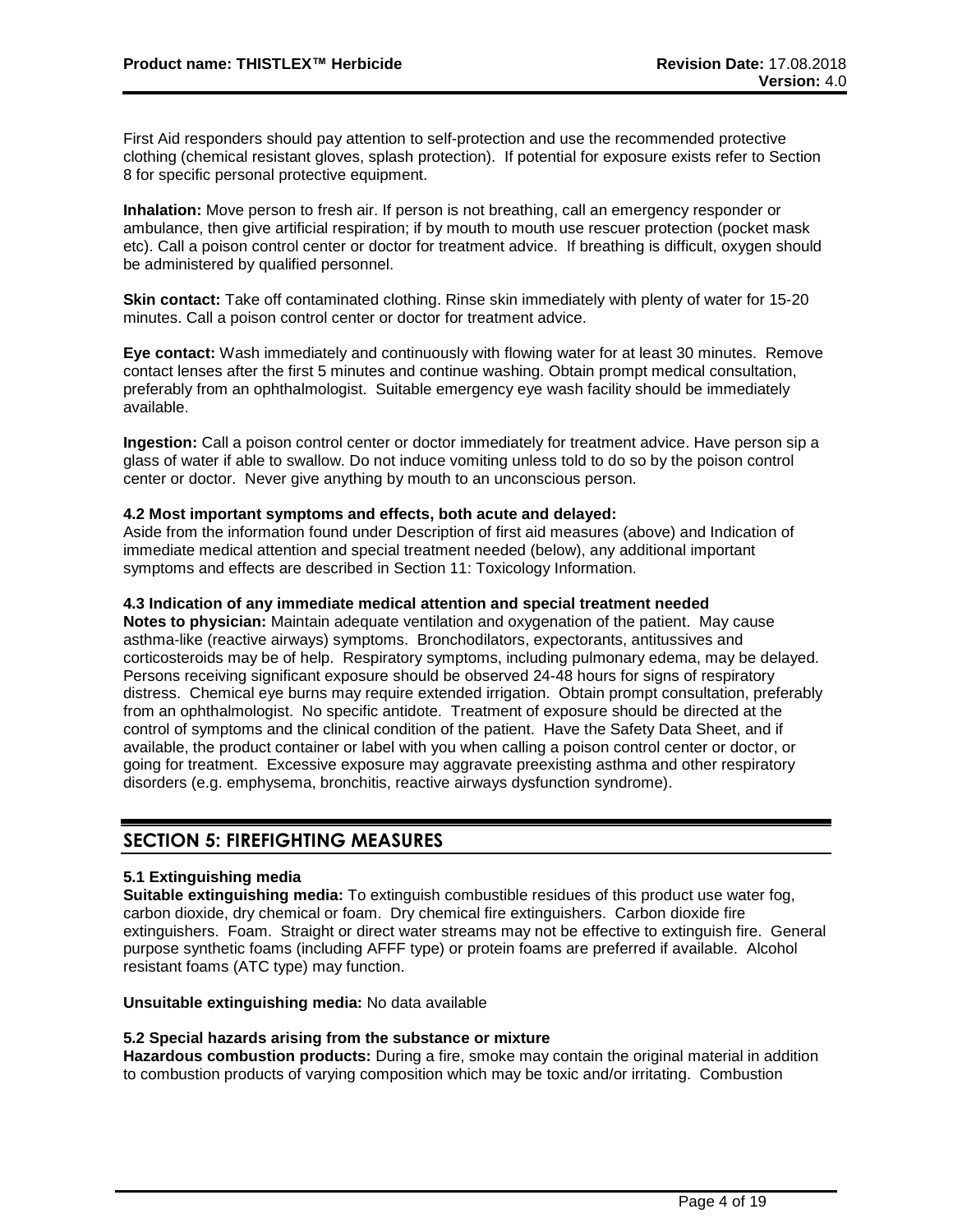products may include and are not limited to: Nitrogen oxides. Hydrogen chloride. Carbon monoxide. Carbon dioxide.

**Unusual Fire and Explosion Hazards:** This material will not burn until the water has evaporated. Residue can burn. May produce flash fire. Flammable mixtures may exist within the vapor space of containers at room temperature. If exposed to fire from another source and water is evaporated, exposure to high temperatures may cause toxic fumes. Dense smoke is produced when product burns.

#### **5.3 Advice for firefighters**

**Fire Fighting Procedures:** Keep people away. Isolate fire and deny unnecessary entry. Water may not be effective in extinguishing fire. Use water spray to cool fire exposed containers and fire affected zone until fire is out and danger of reignition has passed. Eliminate ignition sources. To extinguish combustible residues of this product use water fog, carbon dioxide, dry chemical or foam. Contain fire water run-off if possible. Fire water run-off, if not contained, may cause environmental damage. Review the "Accidental Release Measures" and the "Ecological Information" sections of this (M)SDS.

**Special protective equipment for firefighters:** Wear positive-pressure self-contained breathing apparatus (SCBA) and protective fire fighting clothing (includes fire fighting helmet, coat, trousers, boots, and gloves). If protective equipment is not available or not used, fight fire from a protected location or safe distance.

## **SECTION 6: ACCIDENTAL RELEASE MEASURES**

**6.1 Personal precautions, protective equipment and emergency procedures:** Evacuate area. Refer to section 7, Handling, for additional precautionary measures. Only trained and properly protected personnel must be involved in clean-up operations. Keep upwind of spill. Ventilate area of leak or spill. No smoking in area. Eliminate all sources of ignition in vicinity of spill or released vapor to avoid fire or explosion. Vapor explosion hazard. Keep out of sewers. For large spills, warn public of downwind explosion hazard. Check area with combustible gas detector before reentering area. Ground and bond all containers and handling equipment. Use appropriate safety equipment. For additional information, refer to Section 8, Exposure Controls and Personal Protection.

**6.2 Environmental precautions:** Prevent from entering into soil, ditches, sewers, waterways and/or groundwater. See Section 12, Ecological Information. Spills or discharge to natural waterways is likely to kill aquatic organisms.

**6.3 Methods and materials for containment and cleaning up:** Contain spilled material if possible. Small spills: Absorb with materials such as: Clay. Dirt. Sand. Sweep up. Pump with explosionproof equipment. If available, use foam to smother or suppress. Collect in suitable and properly labeled containers. Large spills: Contact Dow AgroSciences for clean-up assistance. See Section 13, Disposal Considerations, for additional information.

**6.4 Reference to other sections:** References to other sections, if applicable, have been provided in the previous sub-sections.

## **SECTION 7: HANDLING AND STORAGE**

**7.1 Precautions for safe handling:** Keep out of reach of children. Keep away from heat, sparks and flame. Do not get in eyes. Do not swallow. Avoid breathing vapor or mist. Avoid contact with skin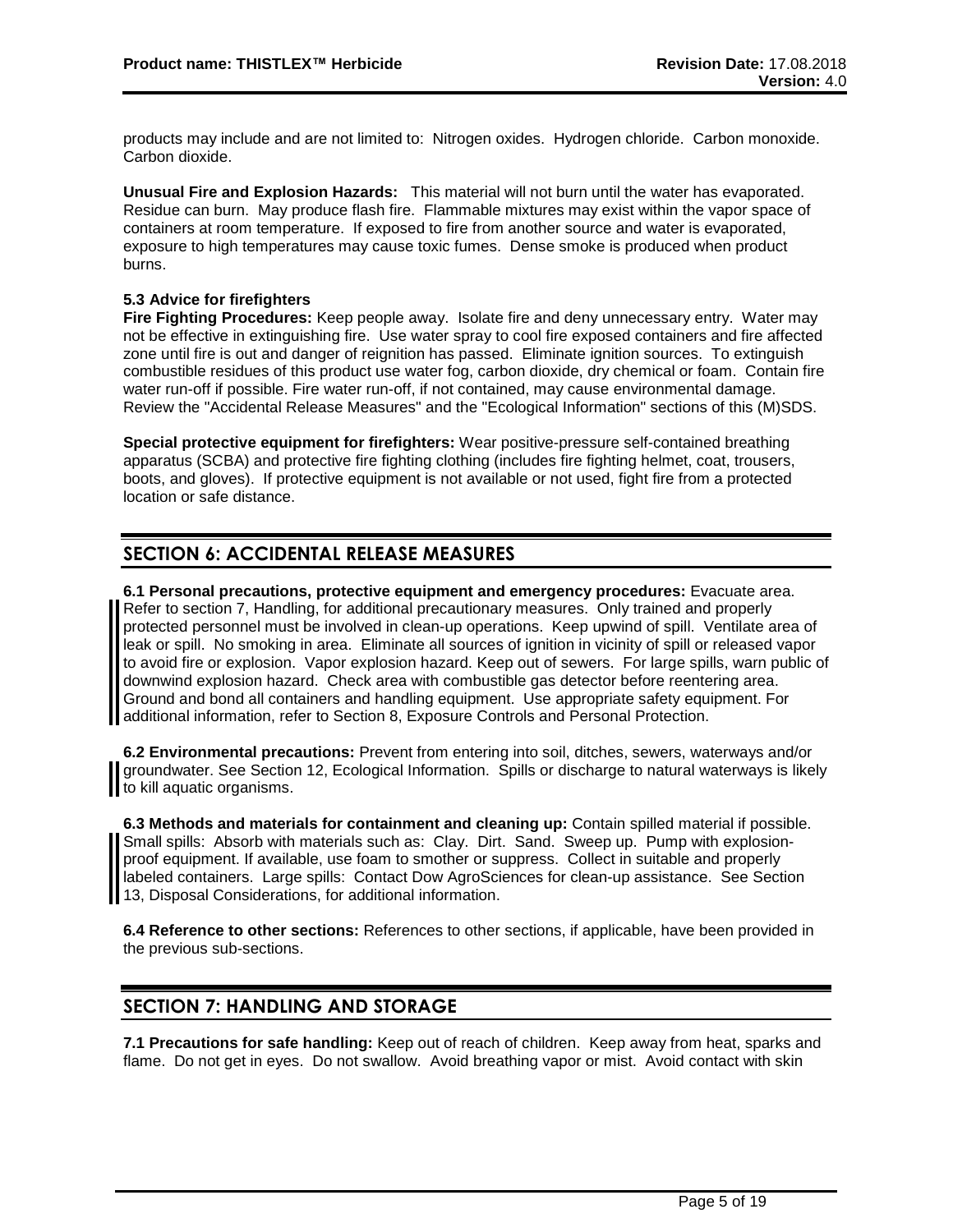and clothing. Wash thoroughly after handling. Keep container closed. Use with adequate ventilation. No smoking, open flames or sources of ignition in handling and storage area. Electrically bond and ground all containers and equipment before transfer or use of material. Use of non-sparking or explosion-proof equipment may be necessary, depending upon the type of operation. Containers, even those that have been emptied, can contain vapors. Do not cut, drill, grind, weld, or perform similar operations on or near empty containers. Never use air pressure for transferring product. See Section 8, EXPOSURE CONTROLS AND PERSONAL PROTECTION.

**7.2 Conditions for safe storage, including any incompatibilities:** Store in a dry place. Store in original container. Do not store in: Zinc. Brass. Keep container tightly closed when not in use. Do not store near food, foodstuffs, drugs or potable water supplies. Minimize sources of ignition, such as static build-up, heat, spark or flame. Flammable mixtures may exist within the vapor space of containers at room temperature.

**7.3 Specific end use(s):** Refer to product label.

## **SECTION 8: EXPOSURE CONTROLS/PERSONAL PROTECTION**

#### **8.1 Control parameters**

If exposure limits exist, they are listed below. If no exposure limits are displayed, then no values are applicable.

| <b>Regulation</b> | <b>Type of listing</b> | <b>Value/Notation</b> |
|-------------------|------------------------|-----------------------|
| Dow IHG           | <b>TWA</b>             | $2$ mg/m $3$          |
| Dow IHG           | TWA                    | SKIN, DSEN, BEI       |
| <b>ACGIH</b>      | TWA                    | $0.5$ ppm             |
| <b>ACGIH</b>      | <b>STEL</b>            | 1 ppm                 |
| <b>ACGIH</b>      | <b>TWA</b>             | <b>SKIN</b>           |
| <b>ACGIH</b>      | <b>STEL</b>            | <b>SKIN</b>           |
| Dow IHG           | <b>TWA</b>             | 1 ppm                 |
| Dow IHG           | TWA                    | <b>SKIN</b>           |
| Dow IHG           | <b>STEL</b>            | 3 ppm                 |
| Dow IHG           | <b>STEL</b>            | <b>SKIN</b>           |
| 2000/39/EC        | <b>TWA</b>             | 8.4 mg/m3 2 ppm       |
| 2000/39/EC        | TWA                    | <b>SKIN</b>           |
| 2000/39/EC        | <b>STEL</b>            | 12.6 mg/m3 3 ppm      |
| 2000/39/EC        | <b>STEL</b>            | <b>SKIN</b>           |
| GB EH40           | <b>TWA</b>             | <b>SKIN</b>           |
| GB EH40           | <b>STEL</b>            | <b>SKIN</b>           |
| GB EH40           | <b>STEL</b>            | 17 mg/m $3$ 4 ppm     |
| GB EH40           | TWA                    | 8 mg/m3 2 ppm         |
| <b>ACGIH</b>      | <b>STEL</b>            | 1,000 ppm             |
| GB EH40           | <b>TWA</b>             | 1,920 mg/m3 1,000     |
|                   |                        | ppm                   |
| Dow IHG           | <b>TWA</b>             | $2$ mg/m $3$          |
|                   |                        |                       |

RECOMMENDATIONS IN THIS SECTION ARE FOR MANUFACTURING, COMMERCIAL BLENDING AND PACKAGING WORKERS. APPLICATORS AND HANDLERS SHOULD SEE THE PRODUCT LABEL FOR PROPER PERSONAL PROTECTIVE EQUIPMENT AND CLOTHING.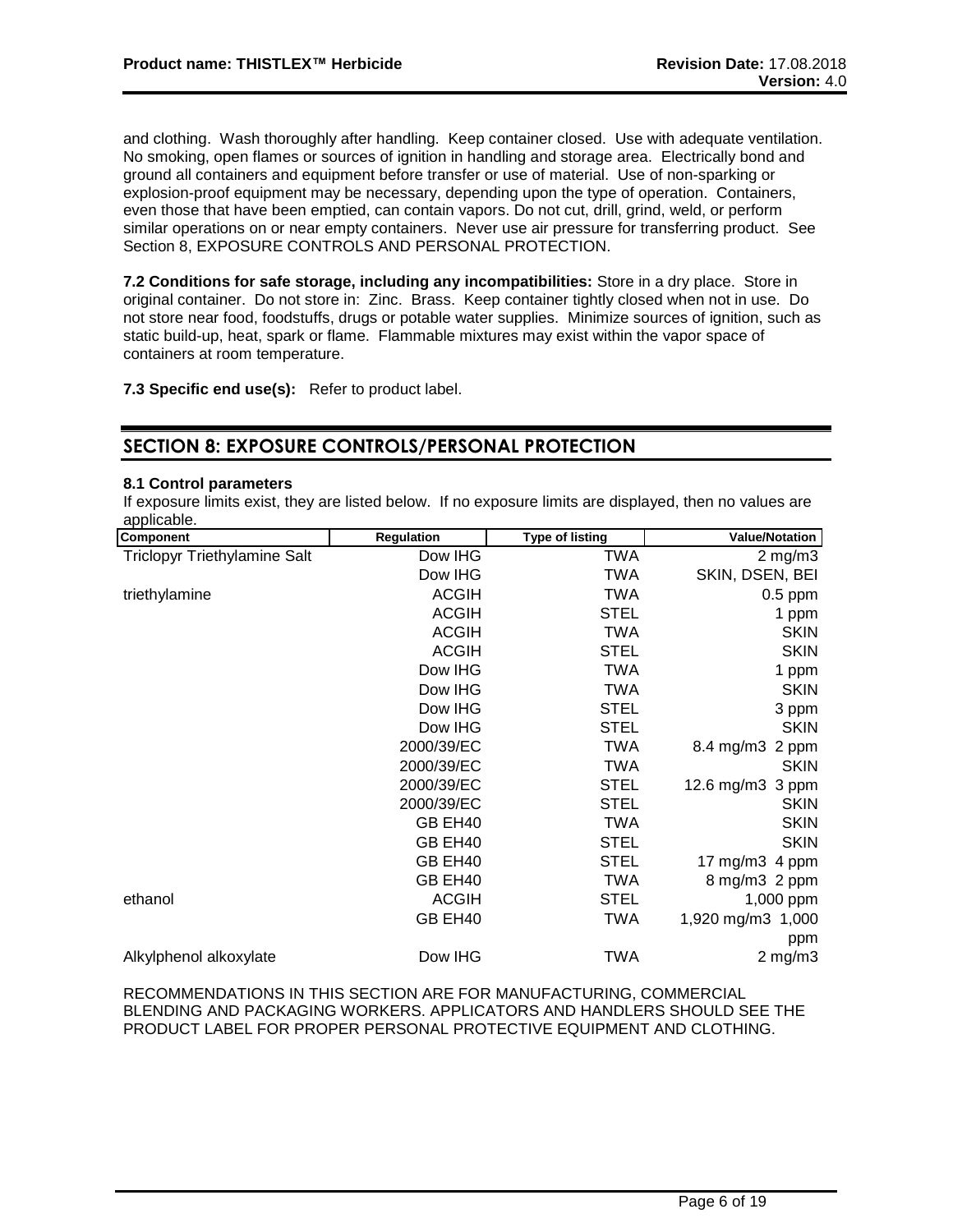## **Derived No Effect Level**

## triethylamine

|  | Workeı |  |
|--|--------|--|
|  |        |  |

| .                                                           |                   |        |                               |               |                         |        |                      |
|-------------------------------------------------------------|-------------------|--------|-------------------------------|---------------|-------------------------|--------|----------------------|
| <b>Acute systemic effects</b><br><b>Acute local effects</b> |                   |        | Long-term systemic<br>effects |               | Long-term local effects |        |                      |
| Dermal                                                      | <b>Inhalation</b> | Dermal | Inhalation                    | Dermal        | Inhalation              | Dermal | Inhalation           |
| n.a.                                                        | 12.6<br>mq/m3     | n.a.   | 12.6<br>mq/m3                 | 12.1<br>mg/kg | $8.4 \text{ mg/m}$ 3    | n.a.   | $8.4 \text{ mg/m}$ 3 |
|                                                             |                   |        |                               | bw/day        |                         |        |                      |

### **Consumers**

|        | <b>Acute systemic effects</b> |      | <b>Acute local effects</b> |            | Long-term systemic effects |            |      | Long-term local<br>effects |            |
|--------|-------------------------------|------|----------------------------|------------|----------------------------|------------|------|----------------------------|------------|
| Dermal | Inhalation                    | Oral | Dermal                     | Inhalation | Dermal                     | Inhalation | Oral | Dermal                     | Inhalation |
| n.a.   | n.a.                          | n.a. | n.a.                       | n.a.       | n.a.                       | n.a.       | n.a. | n.a.                       | n.a.       |

ethanol

**Workers**

| <b>Acute local effects</b><br><b>Acute systemic effects</b> |            | Long-term systemic<br>effects |            |           | Long-term local effects |        |            |
|-------------------------------------------------------------|------------|-------------------------------|------------|-----------|-------------------------|--------|------------|
| Dermal                                                      | Inhalation | Dermal                        | Inhalation | Dermal    | Inhalation              | Dermal | Inhalation |
| n.a.                                                        | n.a.       | n.a.                          | 1900       | 343 mg/kg | 950                     | n.a.   | n.a.       |
|                                                             |            |                               | ma/m3      | bw/dav    | mq/m3                   |        |            |

### **Consumers**

| <b>Acute local effects</b><br><b>Acute systemic effects</b> |            |      | Long-term systemic effects |                   |                 | Long-term local<br>effects |                    |        |              |
|-------------------------------------------------------------|------------|------|----------------------------|-------------------|-----------------|----------------------------|--------------------|--------|--------------|
| Dermal                                                      | Inhalation | Oral | Dermal                     | <b>Inhalation</b> | Dermal          | Inhalation                 | Oral               | Dermal | Inhalation I |
| n.a.                                                        | n.a.       | n.a. | n.a.                       | 950               | 206             | 114<br>mg/m3               | 87 mg/kg<br>bw/dav | n.a.   | n.a.         |
|                                                             |            |      |                            | mq/m3             | mg/kg<br>bw/day |                            |                    |        |              |

## **Predicted No Effect Concentration**

| triethylamine            |               |
|--------------------------|---------------|
| <b>Compartment</b>       | <b>PNEC</b>   |
| <b>Fresh water</b>       | $0.064$ mg/l  |
| Marine water             | $0.0064$ mg/l |
| Intermittent use/release | $0.064$ mg/l  |
| Sewage treatment plant   | 100 mg/l      |
| Fresh water sediment     | 0.1992 mg/kg  |
| Soil                     | 2.361 mg/kg   |

ethanol

| <b>Compartment</b>       | <b>PNEC</b>         |
|--------------------------|---------------------|
| Fresh water              | $0.96$ mg/l         |
| Marine water             | $0.79$ mg/l         |
| Intermittent use/release | 2.75 mg/l           |
| Sewage treatment plant   | 580 mg/l            |
| Fresh water sediment     | $3.6$ mg/kg         |
| Marine sediment          | $2.9 \text{ mg/kg}$ |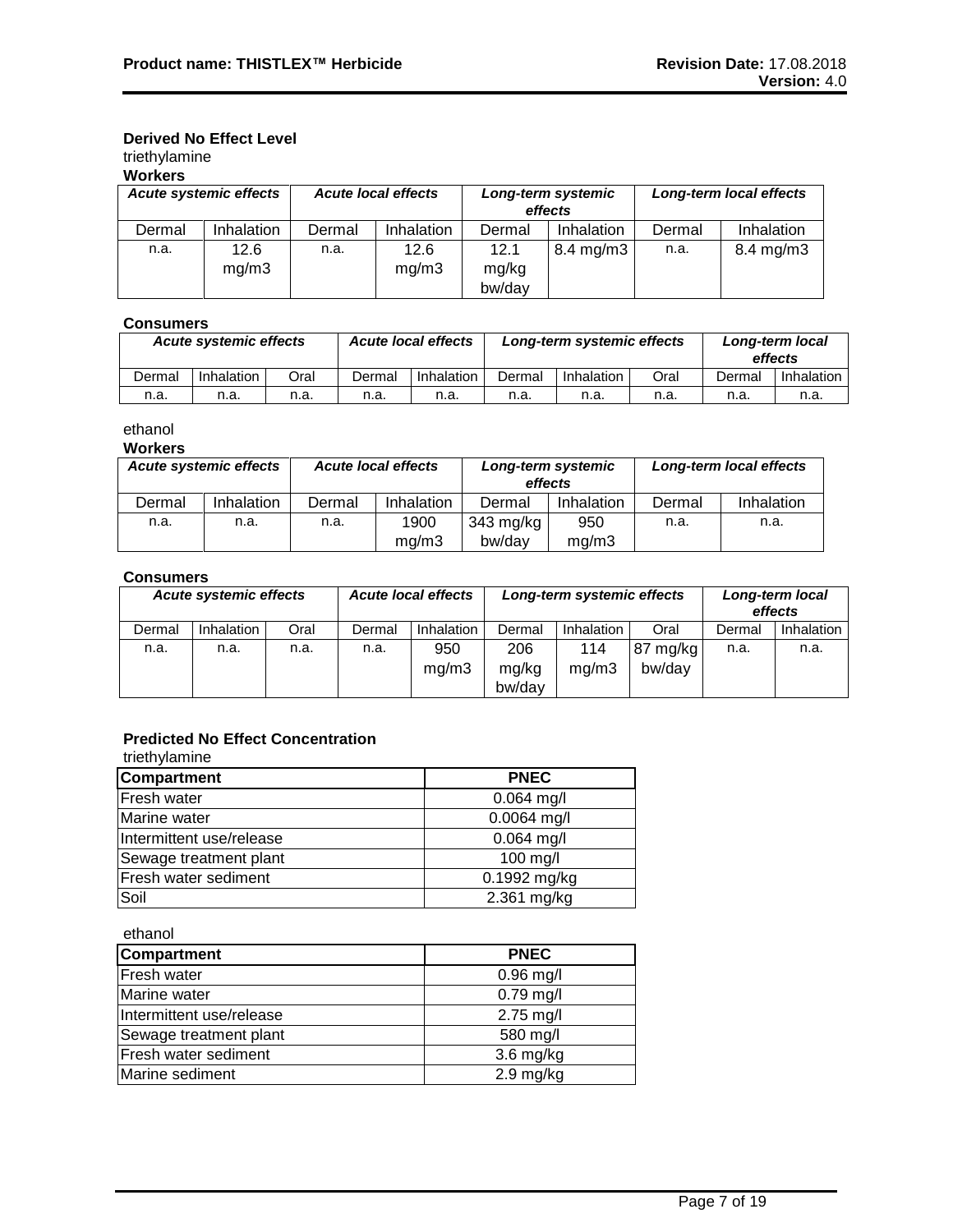| Soil                       | $0.63$ mg/kg   |
|----------------------------|----------------|
| Oral (Secondary Poisoning) | 720 mg/kg food |

#### **8.2 Exposure controls**

**Engineering controls:** Use engineering controls to maintain airborne level below exposure limit requirements or guidelines. If there are no applicable exposure limit requirements or guidelines, use only with adequate ventilation. Local exhaust ventilation may be necessary for some operations.

#### **Individual protection measures**

**Eye/face protection:** Use chemical goggles. Chemical goggles should be consistent with EN 166 or equivalent.

**Skin protection**

**Hand protection:** Use gloves chemically resistant to this material when prolonged or frequently repeated contact could occur. Use chemical resistant gloves classified under Standard EN374: Protective gloves against chemicals and micro-organisms. Examples of preferred glove barrier materials include: Butyl rubber. Natural rubber ("latex"). Neoprene. Nitrile/butadiene rubber ("nitrile" or "NBR"). Polyethylene. Ethyl vinyl alcohol laminate ("EVAL"). Polyvinyl chloride ("PVC" or "vinyl"). When prolonged or frequently repeated contact may occur, a glove with a protection class of 4 or higher (breakthrough time greater than 120 minutes according to EN 374) is recommended. When only brief contact is expected, a glove with a protection class of 1 or higher (breakthrough time greater than 10 minutes according to EN 374) is recommended. Glove thickness alone is not a good indicator of the level of protection a glove provides against a chemical substance as this level of protection is also highly dependent on the specific composition of the material that the glove is fabricated from. The thickness of the glove must, depending on model and type of material, generally be more than 0.35 mm to offer sufficient protection for prolonged and frequent contact with the substance. As an exception to this general rule it is known that multilayer laminate gloves may offer prolonged protection at thicknesses less than 0.35 mm. Other glove materials with a thickness of less than 0.35 mm may offer sufficient protection when only brief contact is expected. NOTICE: The selection of a specific glove for a particular application and duration of use in a workplace should also take into account all relevant workplace factors such as, but not limited to: Other chemicals which may be handled, physical requirements (cut/puncture protection, dexterity, thermal protection), potential body reactions to glove materials, as well as the instructions/specifications provided by the glove supplier.

**Other protection:** Wear clean, body-covering clothing.

**Respiratory protection:** Respiratory protection should be worn when there is a potential to exceed the exposure limit requirements or guidelines. If there are no applicable exposure limit requirements or guidelines, use an approved respirator. Selection of air-purifying or positivepressure supplied-air will depend on the specific operation and the potential airborne concentration of the material. For emergency conditions, use an approved positive-pressure self-contained breathing apparatus.

Use the following CE approved air-purifying respirator: Organic vapor cartridge with a particulate pre-filter, type AP2 (meeting standard EN 14387).

#### **Environmental exposure controls**

See SECTION 7: Handling and storage and SECTION 13: Disposal considerations for measures to prevent excessive environmental exposure during use and waste disposal.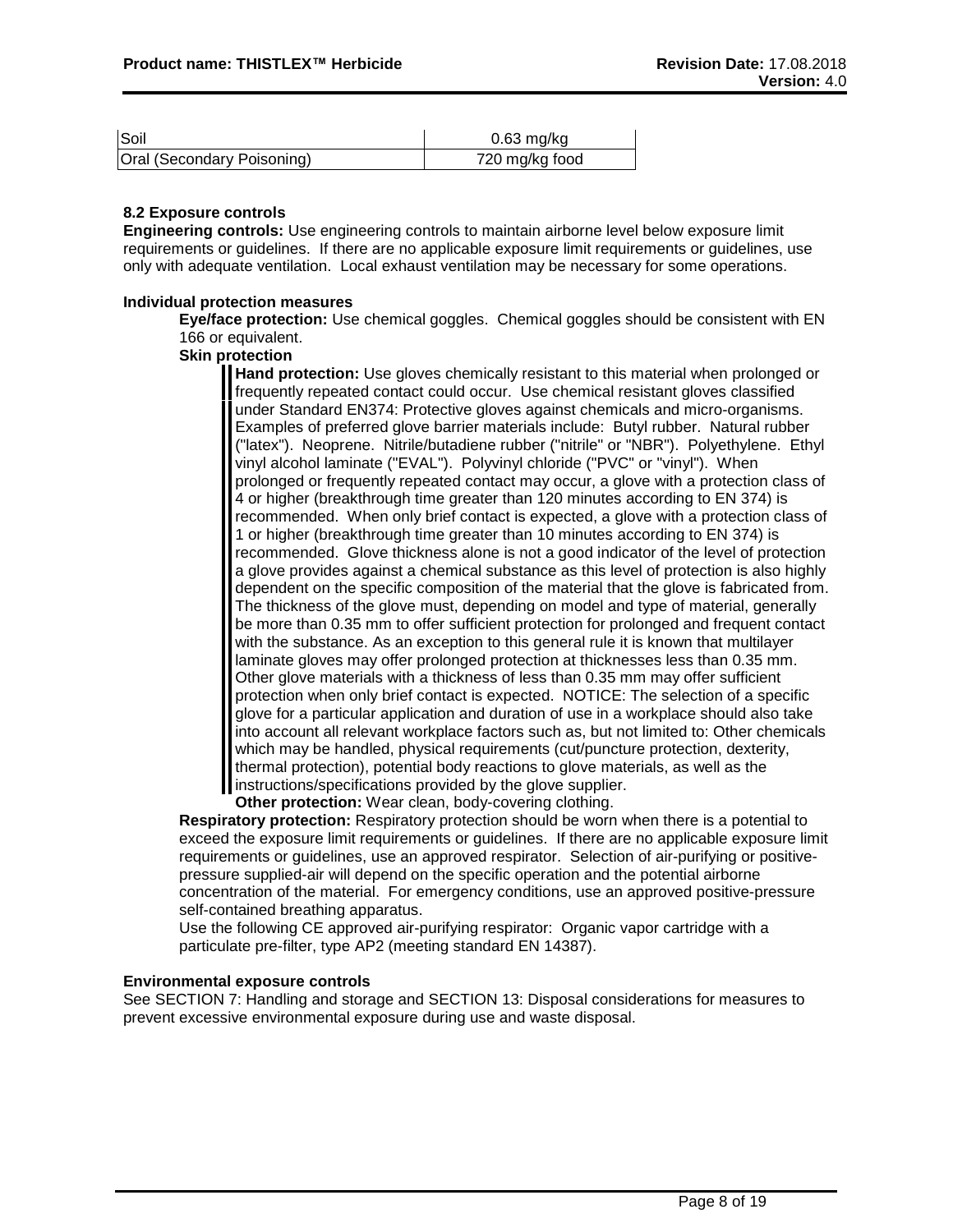## **SECTION 9: PHYSICAL AND CHEMICAL PROPERTIES**

#### **9.1 Information on basic physical and chemical properties Appearance**

| Appearance                                      |                                            |
|-------------------------------------------------|--------------------------------------------|
| <b>Physical state</b>                           | Liquid.                                    |
| Color                                           | Yellow                                     |
| Odor                                            | Amine.                                     |
| <b>Odor Threshold</b>                           | No test data available                     |
| рH                                              | 7.04 1% CIPAC MT 75.1 1% aqueous solution. |
| <b>Melting point/range</b>                      | Not applicable                             |
| <b>Freezing point</b>                           | No test data available                     |
| Boiling point (760 mmHg)                        | No test data available                     |
| <b>Flash point</b>                              | closed cup >87 °C Setaflash Closed Cup     |
| <b>Evaporation Rate (Butyl Acetate</b><br>$= 1$ | No test data available                     |
| <b>Flammability (solid, gas)</b>                | Not applicable to liquids                  |
| <b>Lower explosion limit</b>                    | No test data available                     |
| <b>Upper explosion limit</b>                    | No test data available                     |
| <b>Vapor Pressure</b>                           | No test data available                     |
| <b>Relative Vapor Density (air = 1)</b>         | No test data available                     |
| <b>Relative Density (water = 1)</b>             | 1.15 at 20 °C / 4 °C Pyknometer            |
| <b>Water solubility</b>                         | Soluble                                    |
| Partition coefficient: n-<br>octanol/water      | No data available                          |
| <b>Auto-ignition temperature</b>                | $>$ 420 °C EC Method A15                   |
| <b>Decomposition temperature</b>                | No test data available                     |
| <b>Dynamic Viscosity</b>                        | 19.05 mPa.s at 20 °C OECD 114              |
| <b>Kinematic Viscosity</b>                      | 14.47 mm2/s at 20 °C OECD 114              |
| <b>Explosive properties</b>                     | N <sub>o</sub>                             |
| <b>Oxidizing properties</b>                     | <b>No</b>                                  |
| 9.2 Other information                           |                                            |
| <b>Liquid Density</b>                           | 1.15 g/cm3 at 20 °C Pyknometer             |
| Molecular weight                                | No data available                          |
| <b>Surface tension</b>                          | 36.6 mN/m at40 °C                          |
|                                                 |                                            |

NOTE: The physical data presented above are typical values and should not be construed as a specification.

## **SECTION 10: STABILITY AND REACTIVITY**

**10.1 Reactivity:** No dangerous reaction known under conditions of normal use.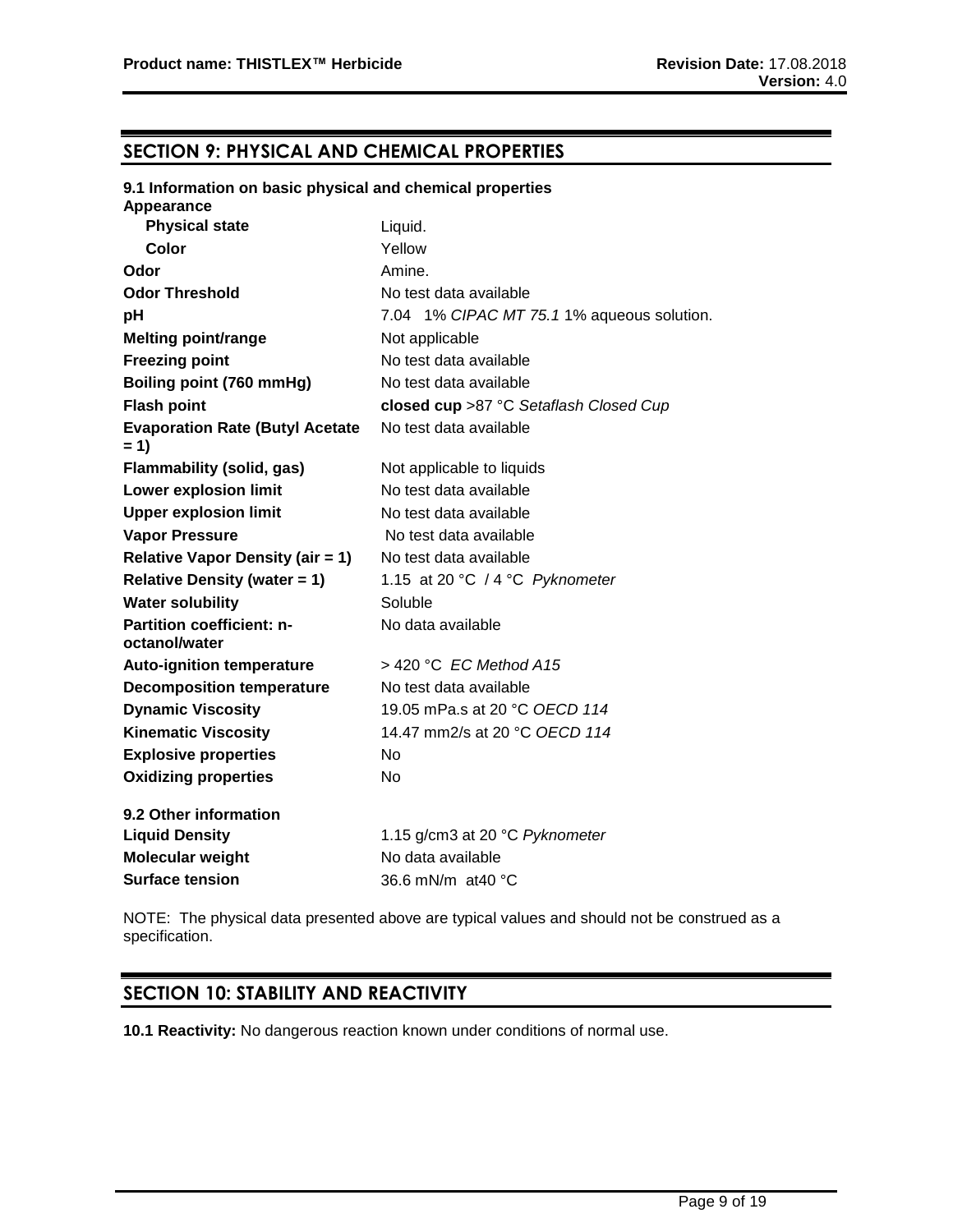**10.2 Chemical stability:** Thermally stable at typical use temperatures.

**10.3 Possibility of hazardous reactions:** Polymerization will not occur.

**10.4 Conditions to avoid:** Active ingredient decomposes at elevated temperatures. Generation of gas during decomposition can cause pressure in closed systems.

**10.5 Incompatible materials:** Avoid contact with: Acids. Halogenated hydrocarbons. Oxidizers. Avoid contact with metals such as: Zinc. Brass.

**10.6 Hazardous decomposition products:** Decomposition products depend upon temperature, air supply and the presence of other materials. Decomposition products can include and are not limited to: Chlorinated pyridine. Hydrogen chloride. Nitrogen oxides. Toxic gases are released during decomposition.

## **SECTION 11: TOXICOLOGICAL INFORMATION**

*Toxicological information appears in this section when such data is available.*

#### **11.1 Information on toxicological effects Acute toxicity**

#### **Acute oral toxicity**

Low toxicity if swallowed. Small amounts swallowed incidentally as a result of normal handling operations are not likely to cause injury; however, swallowing larger amounts may cause injury.

As product: LD50, Rat, female, 2,279 mg/kg

#### **Acute dermal toxicity**

Prolonged skin contact is unlikely to result in absorption of harmful amounts.

As product: LD50, Rat, male and female, > 5,000 mg/kg

#### **Acute inhalation toxicity**

Prolonged excessive exposure may cause adverse effects. Excessive exposure may cause severe irritation to upper respiratory tract (nose and throat) and lungs. In humans, symptoms may include: Headache.

As product: The LC50 has not been determined.

#### **Skin corrosion/irritation**

Brief contact is essentially nonirritating to skin. Prolonged contact may cause skin irritation with local redness.

#### **Serious eye damage/eye irritation**

May cause moderate eye irritation. May cause severe corneal injury. May cause permanent impairment of vision, even blindness.

#### **Sensitization**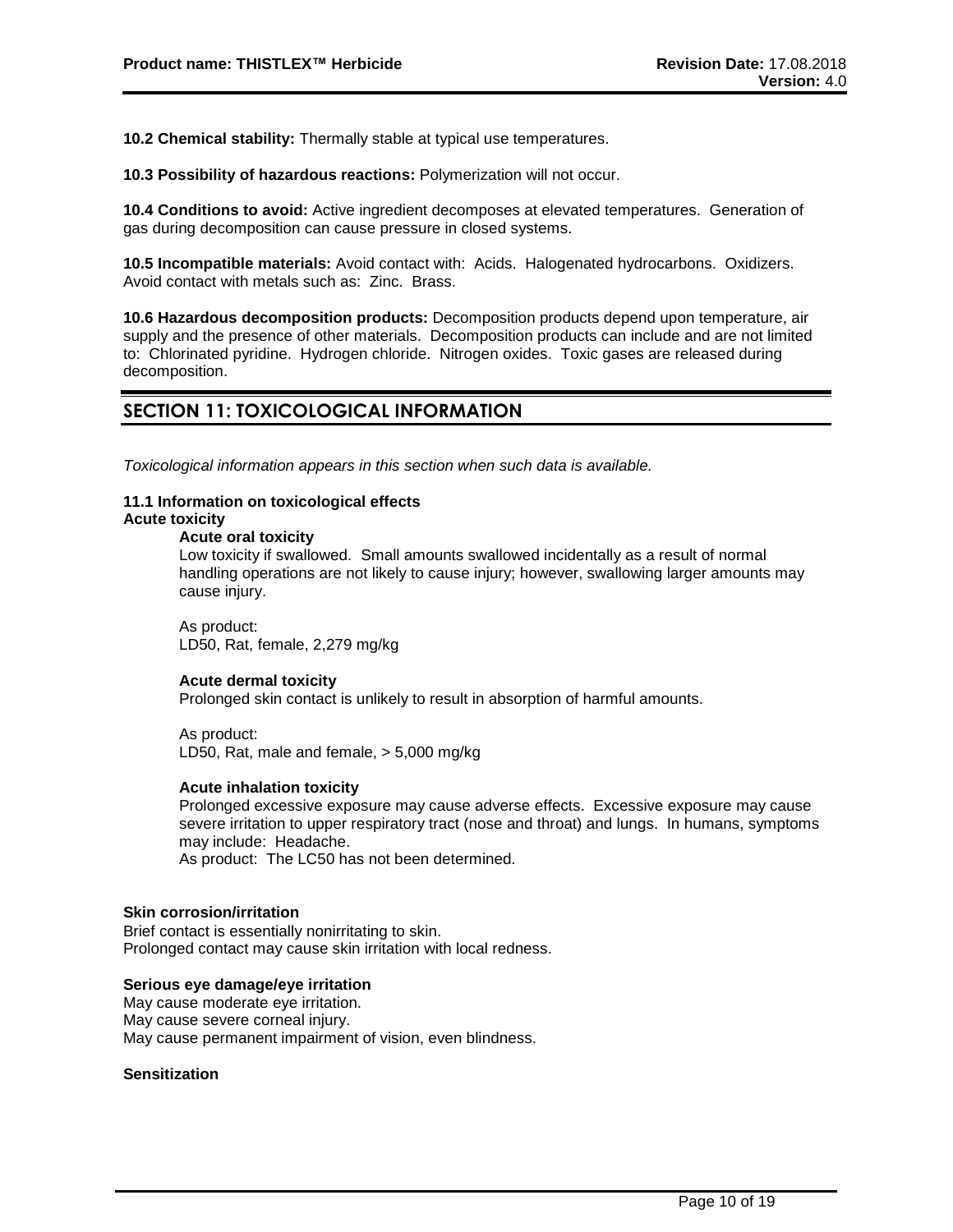Did not cause allergic skin reactions when tested in guinea pigs.

For respiratory sensitization: No relevant data found.

#### **Specific Target Organ Systemic Toxicity (Single Exposure)**

May cause respiratory irritation.

#### **Specific Target Organ Systemic Toxicity (Repeated Exposure)**

For the active ingredient(s): Triclopyr triethylamine salt. In animals, effects have been reported on the following organs: Kidney.

#### **Carcinogenicity**

For similar active ingredient(s). Triclopyr. Clopyralid. Did not cause cancer in laboratory animals.

#### **Teratogenicity**

For similar active ingredient(s). Clopyralid caused birth defects in test animals, but only at greatly exaggerated doses that were severely toxic to the mothers. No birth defects were observed in animals given clopyralid at doses several times greater than those expected during normal exposure. For the active ingredient(s): Triclopyr triethylamine salt. Has been toxic to the fetus in laboratory animals at doses toxic to the mother. Did not cause birth defects in laboratory animals.

For the minor component(s): Has caused birth defects in lab animals at high doses.

#### **Reproductive toxicity**

For similar active ingredient(s). Triclopyr. In laboratory animal studies, effects on reproduction have been seen only at doses that produced significant toxicity to the parent animals.

#### **Mutagenicity**

For the active ingredient(s): In vitro genetic toxicity studies were negative. Animal genetic toxicity studies were negative.

For the minor component(s): In vitro genetic toxicity studies were negative. Animal genetic toxicity studies were negative in some cases and positive in other cases.

#### **Aspiration Hazard**

Based on physical properties, not likely to be an aspiration hazard.

#### **COMPONENTS INFLUENCING TOXICOLOGY:**

#### **Clopyralid Triethylamine Salt**

**Acute inhalation toxicity** The LC50 has not been determined.

For similar active ingredient(s). LC50, Rat, 4 Hour, dust/mist, > 1.3 mg/l

Maximum attainable concentration. No deaths occurred at this concentration.

### **Triclopyr Triethylamine Salt Acute inhalation toxicity**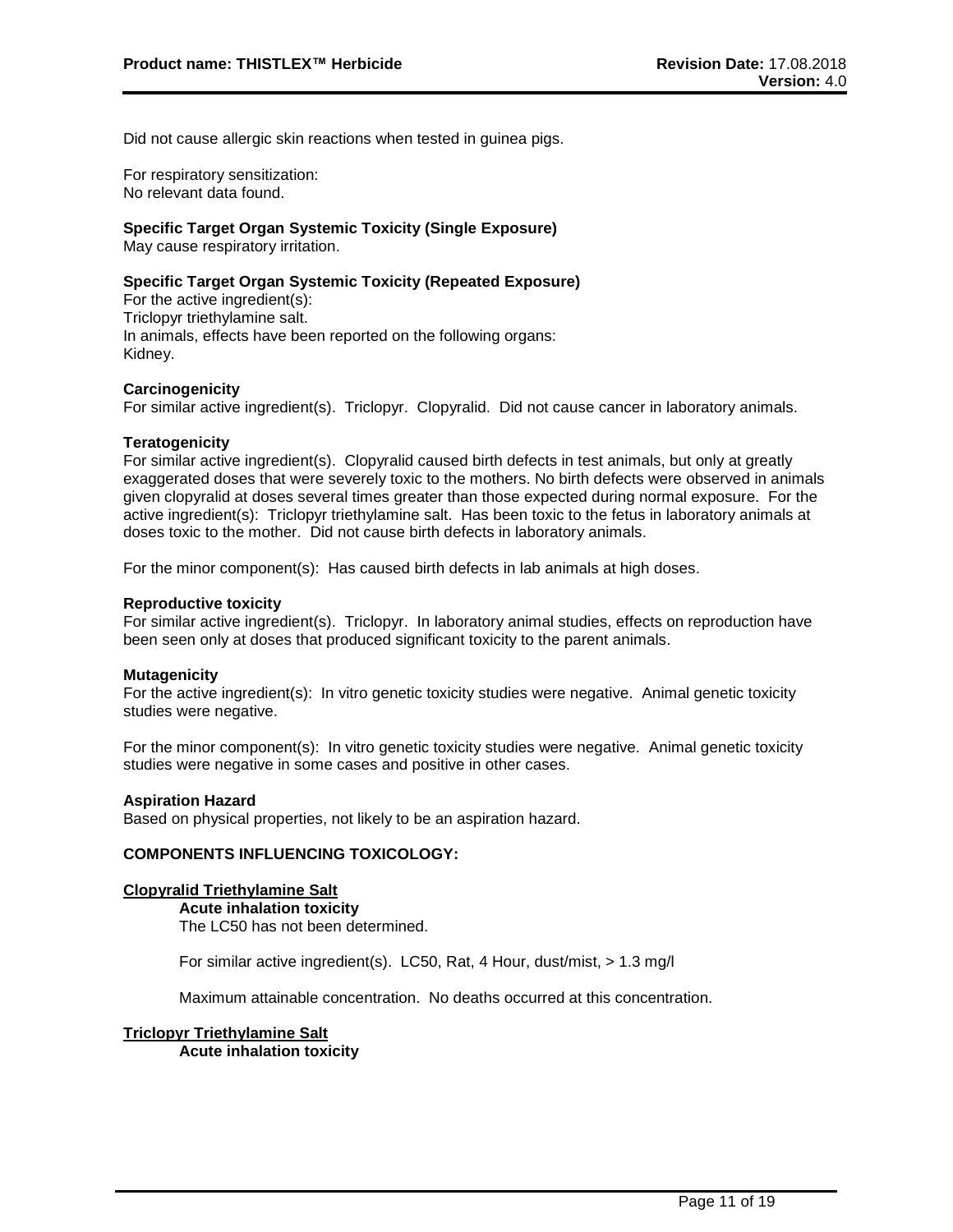Maximum achievable concentration. LC50, Rat, 4 Hour, dust/mist, > 2.6 mg/l No deaths occurred at this concentration.

#### **triethylamine**

#### **Acute inhalation toxicity**

Vapor concentrations are attainable which could be hazardous on single exposure. Prolonged excessive exposure may cause serious adverse effects, even death. Vapor may cause irritation of the upper respiratory tract (nose and throat). In humans, symptoms may include: Headache.

LC50, Rat, 1 Hour, vapour, 14.4 mg/l

#### **ethanol**

#### **Acute inhalation toxicity**

LC50, Rat, 4 Hour, vapour, 124.7 mg/l

#### **Alkylphenol alkoxylate**

#### **Acute inhalation toxicity**

At room temperature, exposure to vapor is minimal due to low volatility; vapor from heated material or mist may cause respiratory irritation and other effects.

As product: The LC50 has not been determined.

## **SECTION 12: ECOLOGICAL INFORMATION**

*Ecotoxicological information appears in this section when such data is available.*

#### **12.1 Toxicity**

#### **Acute toxicity to fish**

Material is very toxic to aquatic organisms (LC50/EC50/IC50 below 1 mg/L in the most Sensitive species).

LC50, Oncorhynchus mykiss (rainbow trout), flow-through test, 96 Hour, > 130 mg/l, OECD Test Guideline 203 or Equivalent

#### **Acute toxicity to aquatic invertebrates**

EC50, Daphnia magna (Water flea), flow-through test, 48 Hour, > 130 mg/l, OECD Test Guideline 202 or Equivalent

#### **Acute toxicity to algae/aquatic plants**

ErC50, Pseudokirchneriella subcapitata (green algae), 72 Hour, > 130 mg/l, OECD Test Guideline 201 or Equivalent

ErC50, Lemna minor (duckweed), 14 d, > 130 mg/l, OECD 221.

ErC50, Myriophyllum spicatum, 14 d, 0.582 mg/l

NOEC, Myriophyllum spicatum, 14 d, 0.0916 mg/l

#### **Toxicity to Above Ground Organisms**

Material is slightly toxic to birds on an acute basis (LD50 between 501 and 2000 mg/kg).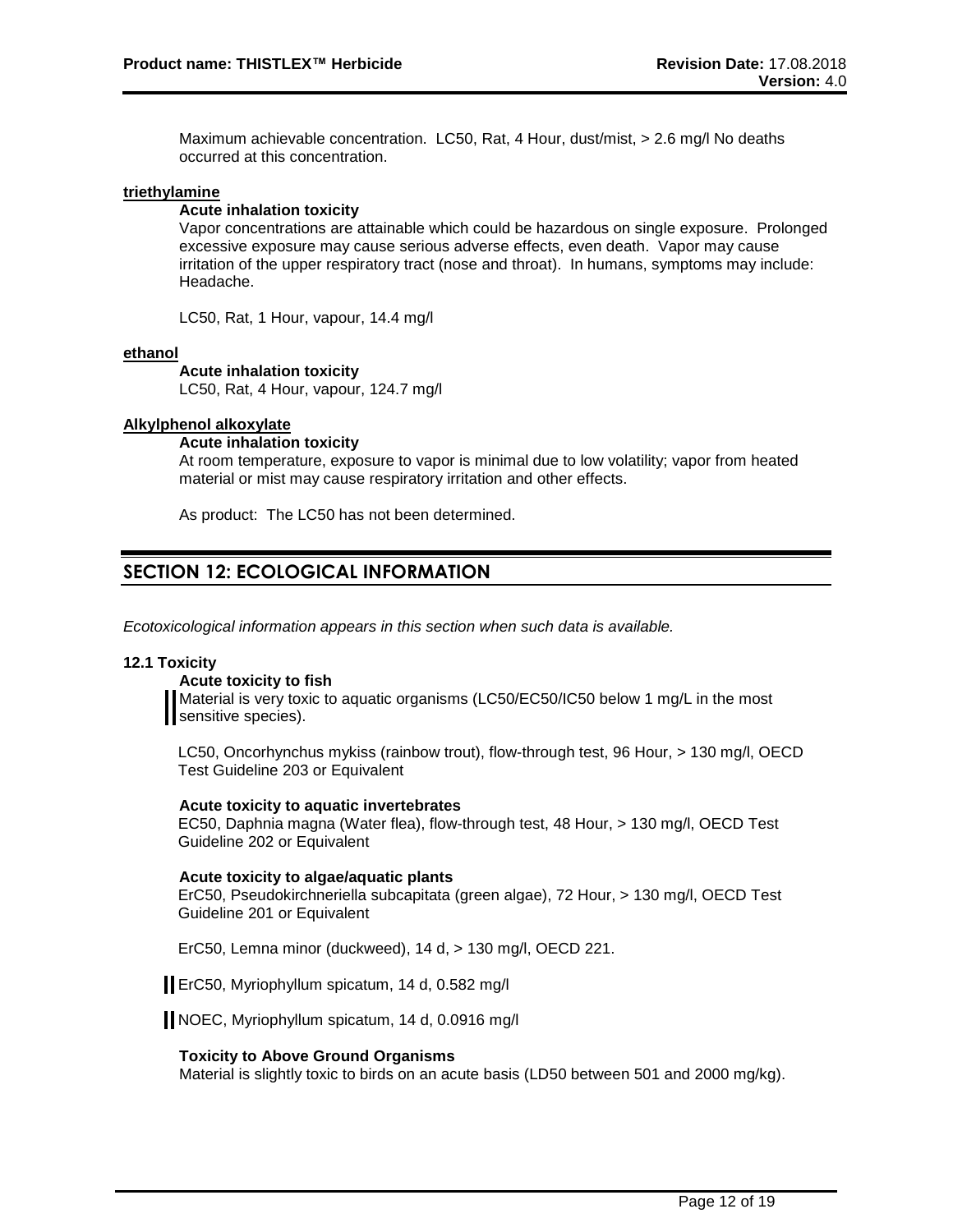oral LD50, Colinus virginianus (Bobwhite quail), 1358mg/kg bodyweight.

contact LD50, Apis mellifera (bees), > 100µg/bee

oral LD50, Apis mellifera (bees), > 104µg/bee

#### **Toxicity to soil-dwelling organisms**

LC50, Eisenia fetida (earthworms), 14 d, 650 mg/kg

#### **12.2 Persistence and degradability**

#### **Clopyralid Triethylamine Salt**

**Biodegradability:** For similar active ingredient(s). Clopyralid. Material is expected to biodegrade very slowly (in the environment). Fails to pass OECD/EEC tests for ready biodegradability.

#### **Triclopyr Triethylamine Salt**

**Biodegradability:** For similar active ingredient(s). Triclopyr. Based on stringent OECD test guidelines, this material cannot be considered as readily biodegradable; however, these results do not necessarily mean that the material is not biodegradable under environmental conditions.

#### **triethylamine**

**Biodegradability:** Material is readily biodegradable. Passes OECD test(s) for ready biodegradability. Material is inherently biodegradable (reaches > 20% biodegradation in OECD test(s) for inherent biodegradability). 10-day Window: Pass

**Biodegradation:** 96 % **Exposure time:** 21 d **Method:** OECD Test Guideline 301A or Equivalent 10-day Window: Not applicable **Biodegradation:** 25 - 34 % **Exposure time:** 28 d **Method:** OECD Test Guideline 302C or Equivalent

#### **ethanol**

**Biodegradability:** Material is readily biodegradable. Passes OECD test(s) for ready biodegradability. 10-day Window: Pass **Biodegradation:** > 70 % **Exposure time:** 5 d **Method:** OECD Test Guideline 301D or Equivalent

#### **Alkylphenol alkoxylate**

**Biodegradability:** Based on stringent OECD test guidelines, this material cannot be considered as readily biodegradable; however, these results do not necessarily mean that the material is not biodegradable under environmental conditions.

#### **12.3 Bioaccumulative potential**

#### **Clopyralid Triethylamine Salt**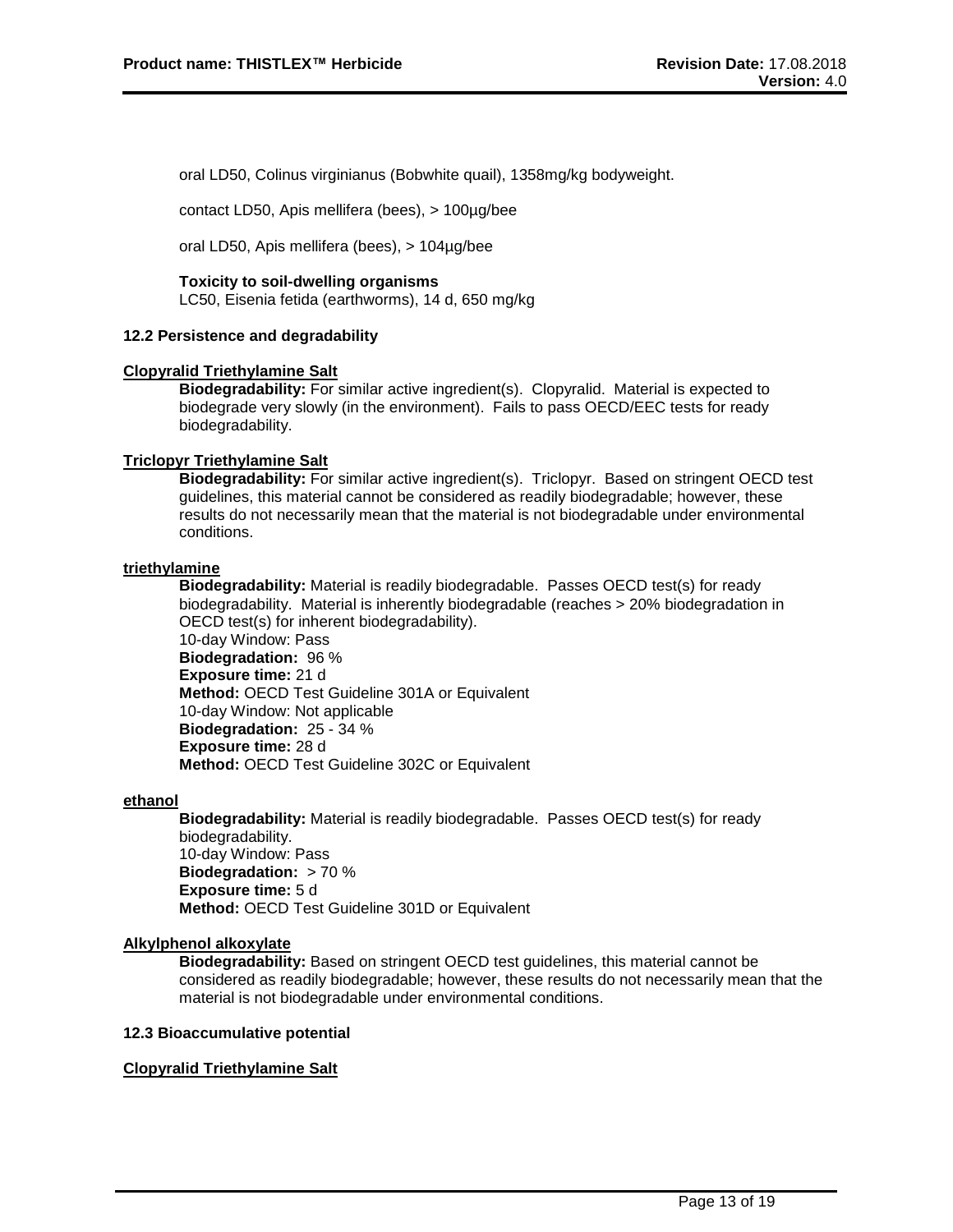**Bioaccumulation:** For similar active ingredient(s). Clopyralid. Bioconcentration potential is low (BCF < 100 or Log Pow < 3).

#### **Triclopyr Triethylamine Salt**

**Bioaccumulation:** For similar active ingredient(s). Bioconcentration potential is low (BCF < 100 or Log Pow < 3).

#### **triethylamine**

**Bioaccumulation:** Bioconcentration potential is low (BCF < 100 or Log Pow < 3). **Partition coefficient: n-octanol/water(log Pow):** 1.45 Measured **Bioconcentration factor (BCF):** < 4.9 Cyprinus carpio (Carp) 42 d Measured

#### **ethanol**

**Bioaccumulation:** Bioaccumulation is unlikely. Bioconcentration potential is low (BCF < 100 or Log Pow  $<$  3).

**Partition coefficient: n-octanol/water(log Pow):** -0.31 Measured

#### **Alkylphenol alkoxylate**

**Bioaccumulation:** No bioconcentration is expected because of the relatively high water solubility. May foam in water.

#### **12.4 Mobility in soil**

#### **Clopyralid Triethylamine Salt**

For similar active ingredient(s). Clopyralid. Potential for mobility in soil is very high (Koc between 0 and 50).

#### **Triclopyr Triethylamine Salt**

For similar active ingredient(s). Potential for mobility in soil is very high (Koc between 0 and 50).

#### **triethylamine**

Potential for mobility in soil is very high (Koc between 0 and 50). **Partition coefficient (Koc):** 11 - 146 Estimated.

#### **ethanol**

Potential for mobility in soil is very high (Koc between 0 and 50). **Partition coefficient (Koc):** 1.0 Estimated.

#### **Alkylphenol alkoxylate**

No data available.

#### **12.5 Results of PBT and vPvB assessment**

#### **Clopyralid Triethylamine Salt**

This substance is not considered to be persistent, bioaccumulating and toxic (PBT). This substance is not considered to be very persistent and very bioaccumulating (vPvB).

#### **Triclopyr Triethylamine Salt**

This substance is not considered to be persistent, bioaccumulating and toxic (PBT). This substance is not considered to be very persistent and very bioaccumulating (vPvB).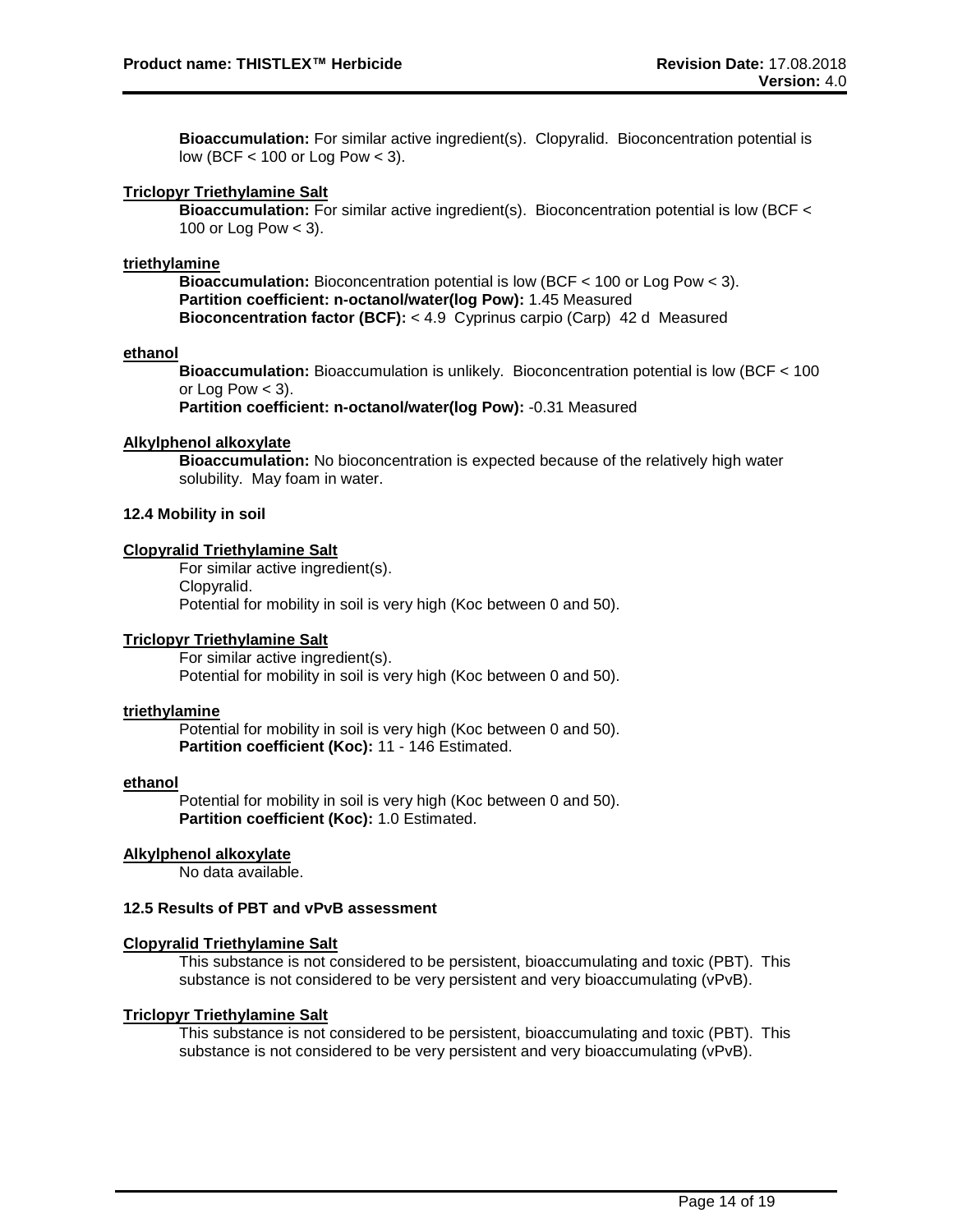#### **triethylamine**

This substance is not considered to be persistent, bioaccumulating and toxic (PBT). This substance is not considered to be very persistent and very bioaccumulating (vPvB).

#### **ethanol**

This substance is not considered to be persistent, bioaccumulating and toxic (PBT).

#### **Alkylphenol alkoxylate**

This substance has not been assessed for persistence, bioaccumulation and toxicity (PBT).

#### **12.6 Other adverse effects**

#### **Clopyralid Triethylamine Salt**

This substance is not on the Montreal Protocol list of substances that deplete the ozone layer.

#### **Triclopyr Triethylamine Salt**

This substance is not on the Montreal Protocol list of substances that deplete the ozone layer.

#### **triethylamine**

This substance is not on the Montreal Protocol list of substances that deplete the ozone layer.

#### **ethanol**

This substance is not on the Montreal Protocol list of substances that deplete the ozone layer.

#### **Alkylphenol alkoxylate**

This substance is not on the Montreal Protocol list of substances that deplete the ozone layer.

## **SECTION 13: DISPOSAL CONSIDERATIONS**

#### **13.1 Waste treatment methods**

If wastes and/or containers cannot be disposed of according to the product label directions, disposal of this material must be in accordance with your local or area regulatory authorities. This information presented below only applies to the material as supplied. The identification based on characteristic(s) or listing may not apply if the material has been used or otherwise contaminated. It is the responsibility of the waste generator to determine the toxicity and physical properties of the material generated to determine the proper waste identification and disposal methods in compliance with applicable regulations. If the material as supplied becomes a waste, follow all applicable regional, national and local laws.

The definitive assignment of this material to the appropriate EWC group and thus its proper EWC code will depend on the use that is made of this material. Contact the authorized waste disposal services.

## **SECTION 14: TRANSPORT INFORMATION**

#### **Classification for ROAD and Rail transport (ADR/RID):**

| 14.1 UN number               | UN 3082                                                            |
|------------------------------|--------------------------------------------------------------------|
| 14.2 UN proper shipping name | ENVIRONMENTALLY HAZARDOUS SUBSTANCE, LIQUID.<br>N.O.S. (Triclopyr) |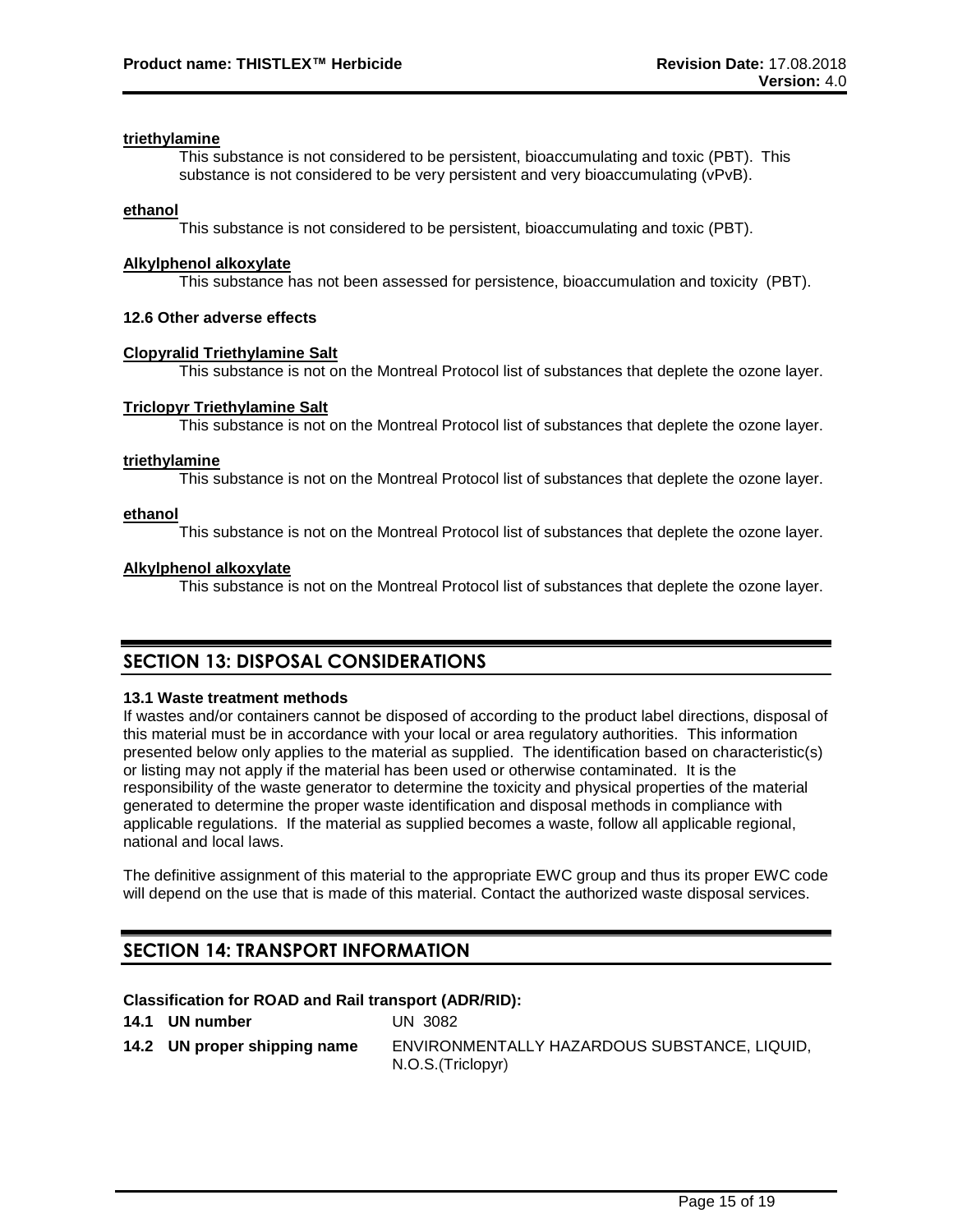| 14.3 | <b>Transport hazard class(es)</b>                                                                    | 9                                                                  |
|------|------------------------------------------------------------------------------------------------------|--------------------------------------------------------------------|
| 14.4 | <b>Packing group</b>                                                                                 | Ш                                                                  |
| 14.5 | <b>Environmental hazards</b>                                                                         | Triclopyr                                                          |
|      | 14.6 Special precautions for user                                                                    | Hazard Identification Number: 90                                   |
|      | <b>Classification for SEA transport (IMO-IMDG):</b>                                                  |                                                                    |
|      | 14.1 UN number                                                                                       | <b>UN 3082</b>                                                     |
|      | 14.2 UN proper shipping name                                                                         | ENVIRONMENTALLY HAZARDOUS SUBSTANCE, LIQUID,<br>N.O.S. (Triclopyr) |
| 14.3 | <b>Transport hazard class(es)</b>                                                                    | 9                                                                  |
| 14.4 | <b>Packing group</b>                                                                                 | Ш                                                                  |
| 14.5 | <b>Environmental hazards</b>                                                                         | Triclopyr                                                          |
|      | 14.6 Special precautions for user                                                                    | EmS: F-A, S-F                                                      |
| 14.7 | <b>Transport in bulk according</b><br>to Annex I or II of MARPOL<br>73/78 and the IBC or IGC<br>Code | Consult IMO regulations before transporting ocean bulk             |
|      | <b>Classification for AIR transport (IATA/ICAO):</b>                                                 |                                                                    |
| 14.1 | <b>UN number</b>                                                                                     | <b>UN 3082</b>                                                     |
| 14.2 | UN proper shipping name                                                                              | Environmentally hazardous substance, liquid, n.o.s. (Triclopyr)    |
| 14.3 | <b>Transport hazard class(es)</b>                                                                    | 9                                                                  |
| 14.4 | Packing group                                                                                        | $\mathbf{III}$                                                     |
|      | 14.5 Environmental hazards                                                                           | Not applicable                                                     |
|      | 14.6 Special precautions for user                                                                    | No data available.                                                 |

This information is not intended to convey all specific regulatory or operational requirements/information relating to this product. Transportation classifications may vary by container volume and may be influenced by regional or country variations in regulations. Additional transportation system information can be obtained through an authorized sales or customer service representative. It is the responsibility of the transporting organization to follow all applicable laws, regulations and rules relating to the transportation of the material.

## **SECTION 15: REGULATORY INFORMATION**

**15.1 Safety, health and environmental regulations/legislation specific for the substance or mixture**

**REACh Regulation (EC) No 1907/2006**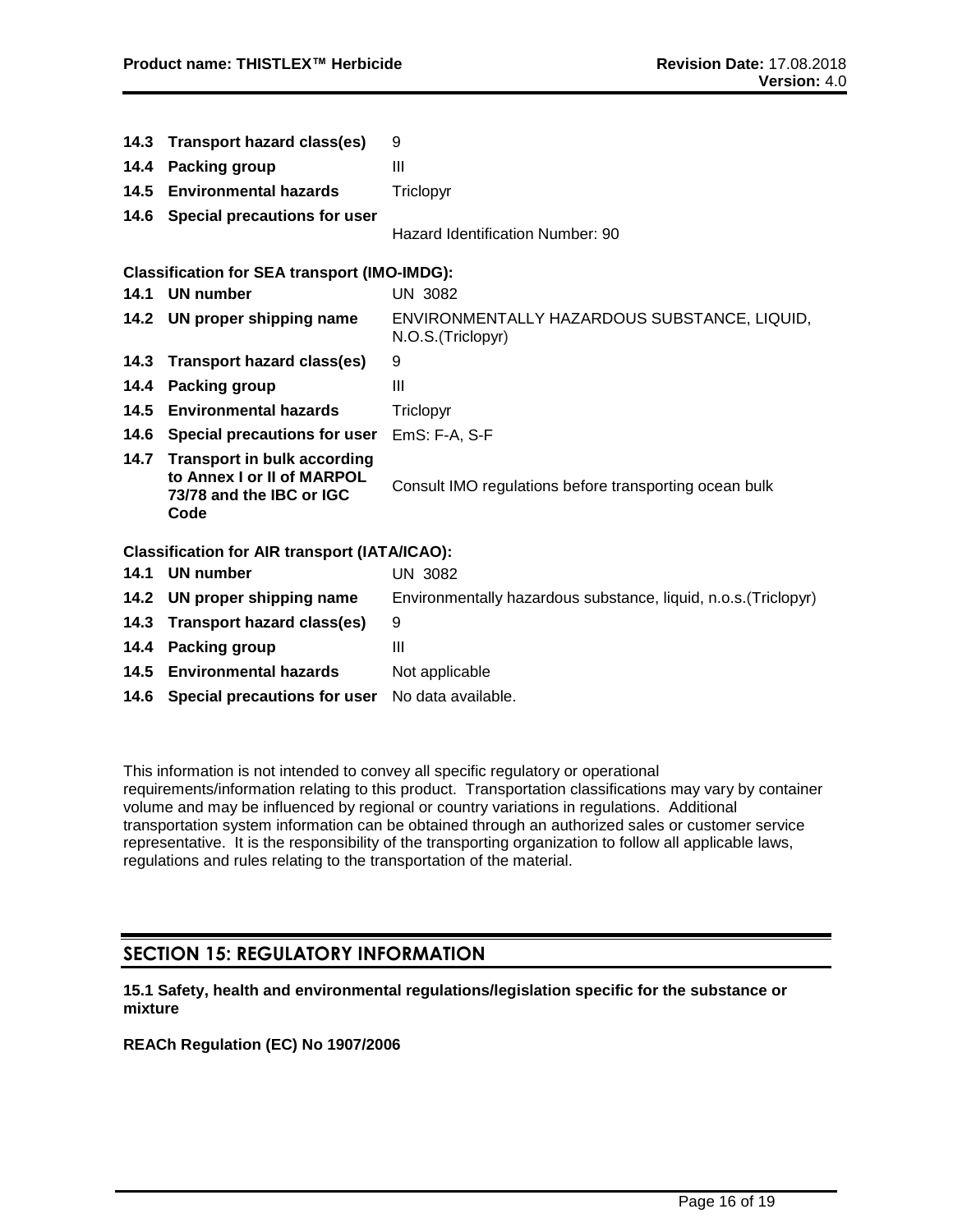This product contains only components that have been either pre-registered, registered, are exempt from registration, are regarded as registered or are not subject to registration according to Regulation (EC) No. 1907/2006 (REACH).,The aforementioned indications of the REACH registration status are provided in good faith and believed to be accurate as of the effective date shown above. However, no warranty, express or implied, is given. It is the buyer´s/user´s responsibility to ensure thathis/her understanding of the regulatory status of this product is correct.

### **Seveso III: Directive 2012/18/EU of the European Parliament and of the Council on the control of major-accident hazards involving dangerous substances.**

Listed in Regulation: ENVIRONMENTAL HAZARDS Number in Regulation: E1 100 t

200 t

### **Other regulations**

Registration Number: MAPP 16123

#### **15.2 Chemical safety assessment**

For proper and safe use of this product, please refer to the approval conditions laid down on the product label.

## **SECTION 16: OTHER INFORMATION**

### **Full text of H-Statements referred to under sections 2 and 3.**

| H <sub>225</sub>  | Highly flammable liquid and vapour.                                |
|-------------------|--------------------------------------------------------------------|
| H <sub>226</sub>  | Flammable liquid and vapour.                                       |
| H <sub>302</sub>  | Harmful if swallowed.                                              |
| H <sub>311</sub>  | Toxic in contact with skin.                                        |
| H314              | Causes severe skin burns and eye damage.                           |
| H318              | Causes serious eye damage.                                         |
| H <sub>3</sub> 19 | Causes serious eye irritation.                                     |
| H <sub>331</sub>  | Toxic if inhaled.                                                  |
| H <sub>335</sub>  | May cause respiratory irritation.                                  |
| H373              | May cause damage to organs through prolonged or repeated exposure. |
| H400              | Very toxic to aquatic life.                                        |
| H410              | Very toxic to aquatic life with long lasting effects.              |
| H411              | Toxic to aquatic life with long lasting effects.                   |
|                   |                                                                    |

### **Classification and procedure used to derive the classification for mixtures according to Regulation (EC) No 1272/2008**

Eye Dam. - 1 - H318 - On basis of test data.

STOT SE - 3 - H335 - Calculation method

STOT RE - 2 - H373 - Calculation method

Aquatic Acute - 1 - H400 - On basis of test data.

Aquatic Chronic - 1 - H410 - On basis of test data.

#### **Revision**

Identification Number: 219645 / A293 / Issue Date: 17.08.2018 / Version: 4.0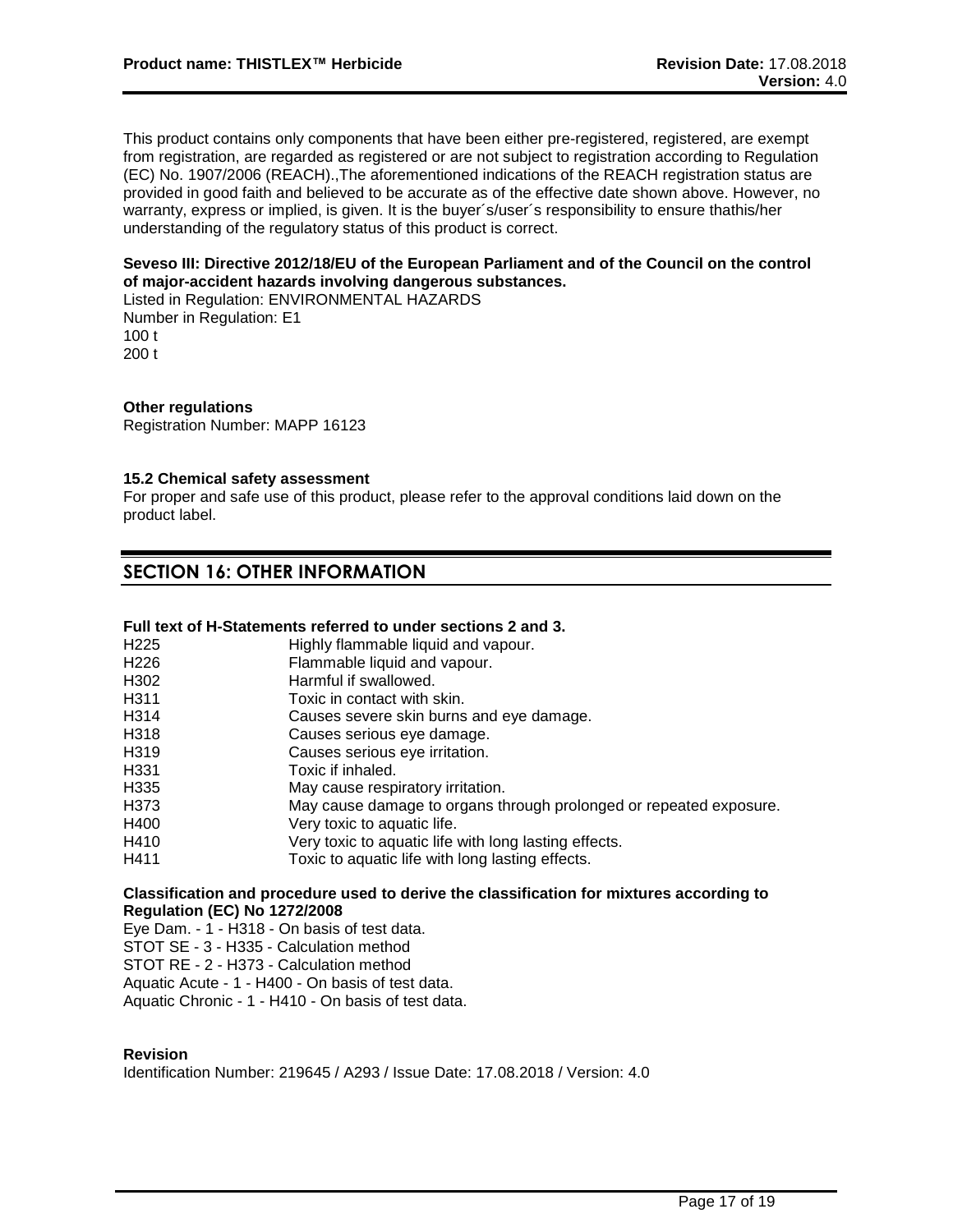#### DAS Code: GF-210

Most recent revision(s) are noted by the bold, double bars in left-hand margin throughout this document.

#### **Legend**

| 2000/39/EC           | Europe. Commission Directive 2000/39/EC establishing a first list of indicative |
|----------------------|---------------------------------------------------------------------------------|
|                      | occupational exposure limit values                                              |
| <b>ACGIH</b>         | USA. ACGIH Threshold Limit Values (TLV)                                         |
| Dow IHG              | Dow Industrial Hygiene Guideline                                                |
| GB EH40              | UK. EH40 WEL - Workplace Exposure Limits                                        |
| <b>SKIN</b>          | Absorbed via skin                                                               |
| SKIN, DSEN, BEI      | Absorbed via Skin, Skin Sensitizer, Biological Exposure Indice                  |
| <b>STEL</b>          | Short term exposure limit                                                       |
| <b>TWA</b>           | Limit Value - eight hours                                                       |
| Acute Tox.           | Acute toxicity                                                                  |
| <b>Aquatic Acute</b> | Acute aquatic toxicity                                                          |
| Aquatic Chronic      | Chronic aquatic toxicity                                                        |
| Eye Dam.             | Serious eye damage                                                              |
| Eye Irrit.           | Eye irritation                                                                  |
| Flam. Liq.           | Flammable liquids                                                               |
| Skin Corr.           | Skin corrosion                                                                  |
| <b>STOT RE</b>       | Specific target organ toxicity - repeated exposure                              |
| <b>STOT SE</b>       | Specific target organ toxicity - single exposure                                |

### **Full text of other abbreviations**

ADN - European Agreement concerning the International Carriage of Dangerous Goods by Inland Waterways; ADR - European Agreement concerning the International Carriage of Dangerous Goods by Road; AICS - Australian Inventory of Chemical Substances; ASTM - American Society for the Testing of Materials; bw - Body weight; CLP - Classification Labelling Packaging Regulation; Regulation (EC) No 1272/2008; CMR - Carcinogen, Mutagen or Reproductive Toxicant; DIN - Standard of the German Institute for Standardisation; DSL - Domestic Substances List (Canada); ECHA - European Chemicals Agency; EC-Number - European Community number; ECx - Concentration associated with x% response; ELx - Loading rate associated with x% response; EmS - Emergency Schedule; ENCS - Existing and New Chemical Substances (Japan); ErCx - Concentration associated with x% growth rate response; GHS - Globally Harmonized System; GLP - Good Laboratory Practice; IARC - International Agency for Research on Cancer; IATA - International Air Transport Association; IBC - International Code for the Construction and Equipment of Ships carrying Dangerous Chemicals in Bulk; IC50 - Half maximal inhibitory concentration; ICAO - International Civil Aviation Organization; IECSC - Inventory of Existing Chemical Substances in China; IMDG - International Maritime Dangerous Goods; IMO - International Maritime Organization; ISHL - Industrial Safety and Health Law (Japan); ISO - International Organisation for Standardization; KECI - Korea Existing Chemicals Inventory; LC50 - Lethal Concentration to 50 % of a test population; LD50 - Lethal Dose to 50% of a test population (Median Lethal Dose); MARPOL - International Convention for the Prevention of Pollution from Ships; n.o.s. - Not Otherwise Specified; NO(A)EC - No Observed (Adverse) Effect Concentration; NO(A)EL - No Observed (Adverse) Effect Level; NOELR - No Observable Effect Loading Rate; NZIoC - New Zealand Inventory of Chemicals; OECD - Organization for Economic Co-operation and Development; OPPTS - Office of Chemical Safety and Pollution Prevention; PBT - Persistent, Bioaccumulative and Toxic substance; PICCS - Philippines Inventory of Chemicals and Chemical Substances; (Q)SAR - (Quantitative) Structure Activity Relationship; REACH - Regulation (EC) No 1907/2006 of the European Parliament and of the Council concerning the Registration, Evaluation, Authorisation and Restriction of Chemicals; RID - Regulations concerning the International Carriage of Dangerous Goods by Rail; SADT - Self-Accelerating Decomposition